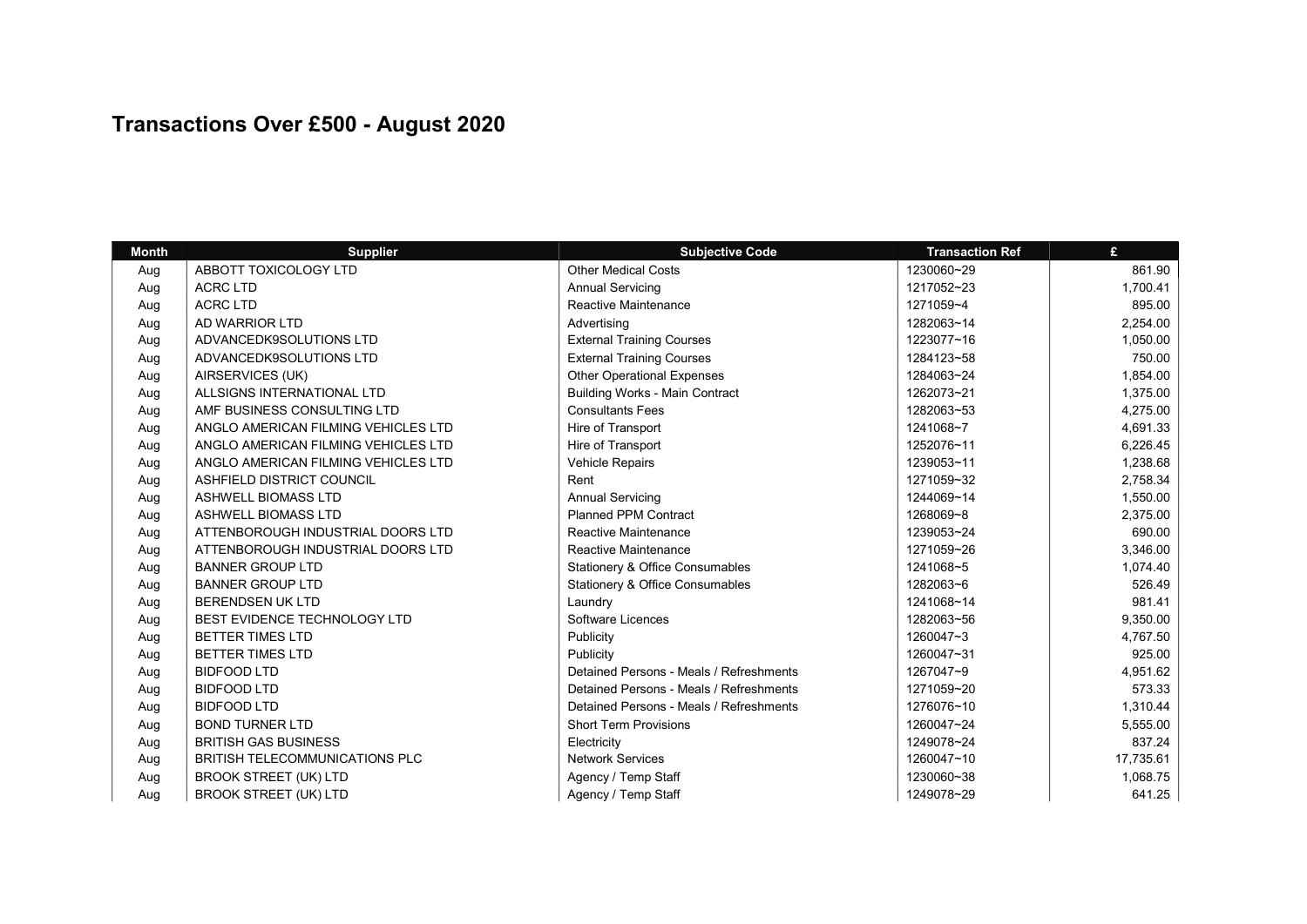| <b>Month</b> | <b>Supplier</b>                          | <b>Subjective Code</b>                   | <b>Transaction Ref</b> | £         |
|--------------|------------------------------------------|------------------------------------------|------------------------|-----------|
| Aug          | <b>BROOK STREET (UK) LTD</b>             | Agency / Temp Staff                      | 1276076~29             | 1,068.75  |
| Aug          | <b>BUDDILTD</b>                          | Maintenance / Consumables Specialist Ope | 1230060~41             | 3,600.00  |
| Aug          | CDW LTD                                  | Hardware - purchase                      | 1232083~11             | 704.00    |
| Aug          | CDW LTD                                  | Hardware - purchase                      | 1239053~16             | 722.00    |
| Aug          | CDW LTD                                  | Software Licences                        | 1244069~13             | 1,729.62  |
| Aug          | <b>CELL SECURITY LTD</b>                 | Reactive Maintenance                     | 1284123~2              | 603.00    |
| Aug          | <b>CELLEBRITE UK LTD</b>                 | Software Licences                        | 1260047~9              | 79,494.25 |
| Aug          | <b>CERTAS ENERGY UK LTD</b>              | Diesel                                   | 1217052~20             | 13,569.00 |
| Aug          | <b>CERTAS ENERGY UK LTD</b>              | Diesel                                   | 1282063~22             | 4,506.00  |
| Aug          | <b>CERTAS ENERGY UK LTD</b>              | Diesel                                   | 1284063~15             | 8,352.33  |
| Aug          | <b>CERTAS ENERGY UK LTD</b>              | Diesel                                   | 1284063~32             | 8,981.00  |
| Aug          | <b>CERTAS ENERGY UK LTD</b>              | <b>Diesel</b>                            | 1284123~21             | 4,177.17  |
| Aug          | CHARLES FELLOWS SUPPLIES LTD             | Detained Persons - Clothing              | 1252076~55             | 1,396.00  |
| Aug          | <b>CHARLES FELLOWS SUPPLIES LTD</b>      | Detained Persons - Clothing              | 1282063~39             | 825.00    |
| Aug          | CHESHIRE VEHICLE WINDOWS LTD             | Vehicles - Spares                        | 1282063~8              | 2,124.45  |
| Aug          | CHILDCARE EAST MIDLANDS LLP              | Pay Related Transactions                 | 1268069~13             | 598.00    |
| Aug          | CHILLHIRE LTD                            | Hire of Transport                        | 1284123~9              | 1,245.00  |
| Aug          | <b>CINTRA LTD</b>                        | Interpreters Fees & Translators Fees     | 1252076~59             | 25,839.70 |
| Aug          | <b>CINTRA LTD</b>                        | Interpreters Fees & Translators Fees     | 1241068~27             | 25,021.85 |
| Aug          | <b>CONTROL-F LTD</b>                     | Maintenance / Consumables Specialist Ope | 1217052~49             | 6,530.00  |
| Aug          | <b>COONEEN AT WORK LTD</b>               | Clothing & Uniforms                      | 1241068~25             | 53,907.54 |
| Aug          | COONEEN AT WORK LTD                      | Clothing & Uniforms                      | 1266126~9              | 3,041.66  |
| Aug          | <b>CUSTOM FRAMES PICTURE FRAMING LTD</b> | <b>Presentations &amp; Awards</b>        | 1277071~47             | 760.00    |
| Aug          | <b>CYCLESCHEME LTD</b>                   | Salary Deductions - Cycle to Work Scheme | 1249078~19             | 2,600.00  |
| Aug          | <b>CYCLESCHEME LTD</b>                   | Salary Deductions - Cycle to Work Scheme | 1260047~19             | 3,434.17  |
| Aug          | <b>CYCLESCHEME LTD</b>                   | Salary Deductions - Cycle to Work Scheme | 1230060~24             | 6,059.83  |
| Aug          | <b>D.TEC INTERNATIONAL LTD</b>           | Maintenance / Consumables Specialist Ope | 1271059~36             | 857.50    |
| Aug          | DAINESE S.P.A.                           | <b>Specialist Equipment</b>              | 1284063~33             | 1,229.94  |
| Aug          | DATA PRO IT LTD                          | Hardware - purchase                      | 1244069~10             | 1,401.50  |
| Aug          | DATA PRO IT LTD                          | Hardware - purchase                      | 1262073~9              | 8,819.00  |
| Aug          | DAVID BOWEN LTD T/A AUTOSMART            | Vehicle Cleaning                         | 1249078~10             | 621.15    |
| Aug          | DFP SERVICES LTD                         | <b>Annual Servicing</b>                  | 1271059~31             | 1,588.84  |
| Aug          | DFP SERVICES LTD                         | Fees - Other                             | 1277071~50             | 4,346.15  |
| Aug          | DFP SERVICES LTD                         | <b>Planned PPM Contract</b>              | 1271059~25             | 1,013.12  |
| Aug          | DFP SERVICES LTD                         | <b>Planned PPM Contract</b>              | 1282063~17             | 3,148.80  |
| Aug          | DFP SERVICES LTD                         | <b>Planned PPM Contract</b>              | 1282063~28             | 614.04    |
| Aug          | DFP SERVICES LTD                         | <b>Planned PPM Contract</b>              | 1284063~16             | 2,183.69  |
| Aug          | DIGITAL HEARING CARE SOLUTIONS LTD       | <b>Tuition Fees</b>                      | 1267047~29             | 1,600.00  |
| Aug          | DIGITAL HEARING CARE SOLUTIONS LTD       | <b>Tuition Fees</b>                      | 1271059~49             | 1,235.00  |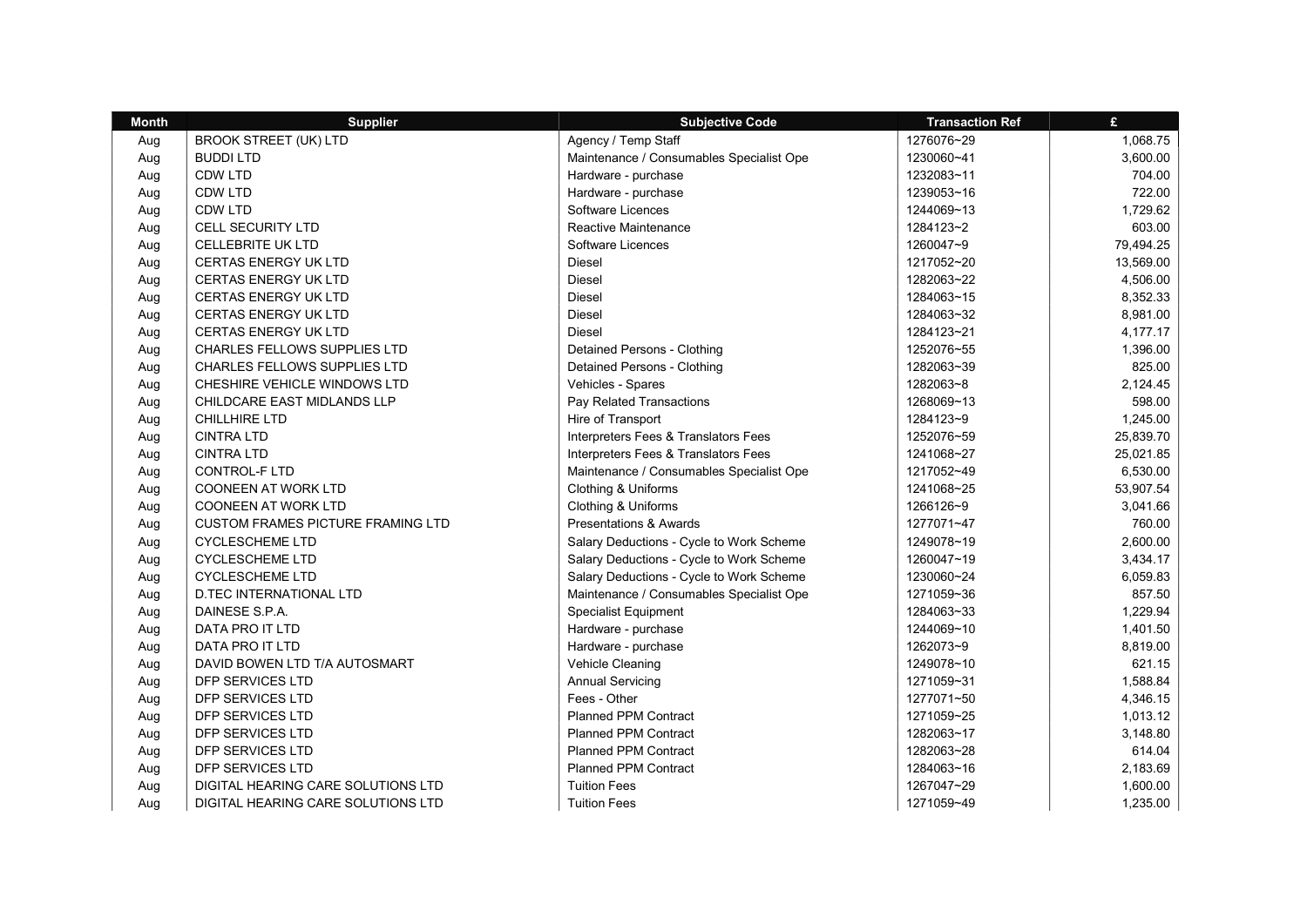| <b>Month</b> | <b>Supplier</b>                        | <b>Subjective Code</b>                     | <b>Transaction Ref</b> | £         |
|--------------|----------------------------------------|--------------------------------------------|------------------------|-----------|
| Aug          | DPP LAW                                | <b>Short Term Provisions</b>               | 1217052~29             | 3,000.00  |
| Aug          | DR N L HOLDEN                          | <b>Short Term Provisions</b>               | 1260047~24             | 4,600.00  |
| Aug          | DURHAM POLICE AND CRIME COMMISSIONER   | Software Licences                          | 1223077~7              | 3,643.18  |
| Aug          | EASTERN SHIRES PURCHASING ORGANISATION | <b>Catering Equipment</b>                  | 1239053~40             | 536.00    |
| Aug          | EDF ENERGY CUSTOMERS LTD               | Electricity                                | 1244069~33             | 615.04    |
| Aug          | EDF ENERGY CUSTOMERS LTD               | Electricity                                | 1244069~35             | 9,969.42  |
| Aug          | EDF ENERGY CUSTOMERS LTD               | Electricity                                | 1244069~34             | 18,525.85 |
| Aug          | EDF ENERGY CUSTOMERS LTD               | Electricity                                | 1244069~20             | 3,068.24  |
| Aug          | EDF ENERGY CUSTOMERS LTD               | Electricity                                | 1244069~21             | 2,693.83  |
| Aug          | EDF ENERGY CUSTOMERS LTD               | Electricity                                | 1282063~47             | 7,491.17  |
| Aug          | EDF ENERGY CUSTOMERS LTD               | Electricity                                | 1244069~22             | 1,706.77  |
| Aug          | EDF ENERGY CUSTOMERS LTD               | Electricity                                | 1244069~36             | 27,747.47 |
| Aug          | <b>EDGAR BROTHERS</b>                  | Firearms & Supplies                        | 1249078~23             | 549.00    |
| Aug          | EE LTD                                 | Mobile Phone Call Charges & Contract Cos   | 1282063~10             | 55,562.25 |
| Aug          | ENTERPRISE RENT-A-CAR (UK) LTD         | Hire of Transport                          | 1244069~9              | 1,712.88  |
| Aug          | ENTERPRISE RENT-A-CAR (UK) LTD         | Vehicle Repairs                            | 1244069~7              | 875.07    |
| Aug          | EPPERSTONE RIFLE RANGE                 | Rent                                       | 1284123~49             | 7,500.00  |
| Aug          | <b>EXPERIAN LTD</b>                    | Other Partnerships                         | 1241068~10             | 1,337.08  |
| Aug          | <b>EXPERIAN LTD</b>                    | Subscriptions                              | 1282063~52             | 8,774.36  |
| Aug          | FF ALLSOPP & CO LTD                    | <b>Stationery &amp; Office Consumables</b> | 1241068~6              | 3,939.76  |
| Aug          | <b>FLOGAS BRITAIN LTD</b>              | <b>Heating Fuel Oil</b>                    | 1252076~23             | 1,305.28  |
| Aug          | FONEFUNSHOP LTD                        | Hardware - purchase                        | 1267047~4              | 1,170.60  |
| Aug          | <b>FONEFUNSHOP LTD</b>                 | <b>Minor Systems</b>                       | 1268069~10             | 1,257.75  |
| Aug          | FORENSIC VIDEO SERVICES LTD            | <b>Forensic Analysis</b>                   | 1284063~22             | 600.00    |
| Aug          | FRANCOTYP-POSTALIA LTD                 | Postage Costs                              | 1276076~1              | 3,500.00  |
| Aug          | FRANCOTYP-POSTALIA LTD                 | Postage Costs                              | 1276076~4              | 3,500.00  |
| Aug          | <b>GEDLING BOROUGH COUNCIL</b>         | <b>Other Partnerships</b>                  | 1232083~28             | 6,751.22  |
| Aug          | <b>GEL LTD</b>                         | Other Employee Costs                       | 1267047~34             | 1,350.00  |
| Aug          | <b>GIVE AS YOU EARN</b>                | Pay Related Transactions                   | 1252076~39             | 910.08    |
| Aug          | <b>GIVE AS YOU EARN</b>                | Pay Related Transactions                   | 1252076~38             | 9,555.00  |
| Aug          | <b>GIVE AS YOU EARN</b>                | Pay Related Transactions                   | 1252076~37             | 970.50    |
| Aug          | <b>GLIDER DIGITAL LTD</b>              | Software Licences                          | 1284123~18             | 998.44    |
| Aug          | GMB (MIDLANDS & EAST COAST)            | Pay Related Transactions                   | 1284123~40             | 2,545.98  |
| Aug          | <b>GMK LTD</b>                         | Maintenance / Consumables Specialist Ope   | 1282063~27             | 2,930.00  |
| Aug          | <b>GO 2 TELECOM LTD</b>                | Maintenance / Consumables Specialist Ope   | 1239053~39             | 1,401.80  |
| Aug          | <b>GRAYSHIFT</b>                       | Software Licences                          | 1223077~7              | 3,599.16  |
| Aug          | <b>GREGSONS SOLICITORS</b>             | <b>Short Term Provisions</b>               | 1260047~24             | 3,600.00  |
| Aug          | <b>GRG PUBLIC RESOURCES LTD</b>        | Damage to Property / Boarding Up           | 1282063~25             | 500.00    |
| Aua          | HANDS FREE COMPUTING LTD               | <b>Tuition Fees</b>                        | 1241068~26             | 1,415.00  |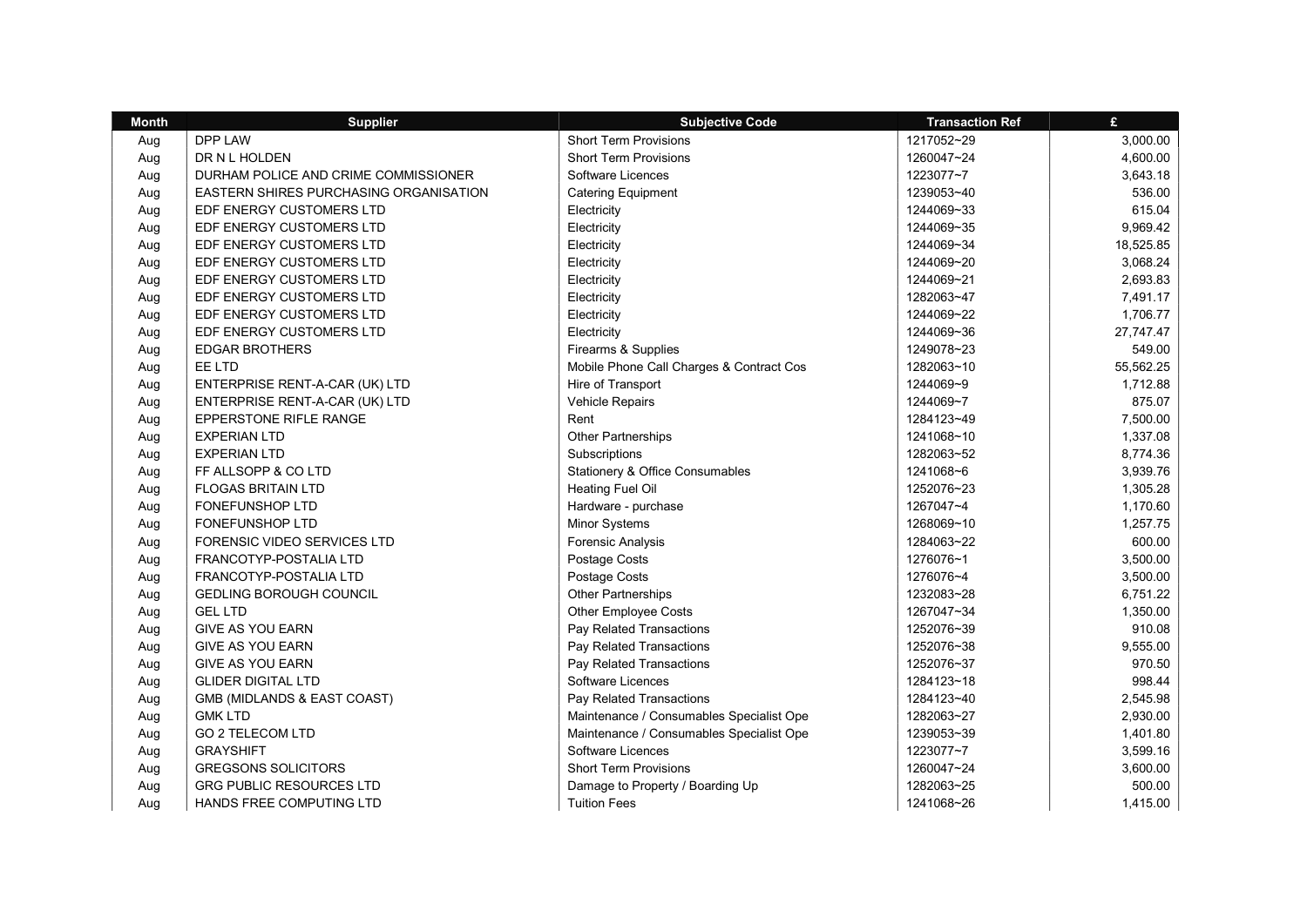| <b>Month</b> | <b>Supplier</b>                            | <b>Subjective Code</b>                   | <b>Transaction Ref</b> | £            |
|--------------|--------------------------------------------|------------------------------------------|------------------------|--------------|
| Aug          | HANDS FREE COMPUTING LTD                   | <b>Tuition Fees</b>                      | 1277071~41             | 800.00       |
| Aug          | HANSON ANIMAL DOCTOR LTD                   | Police Dogs - Feed/kennelling/vets       | 1252076~4              | 2,936.36     |
| Aug          | HAYS SPECIALIST RECRUITMENT LTD            | <b>Consultants Fees</b>                  | 1277071~7              | 900.00       |
| Aug          | HAYS SPECIALIST RECRUITMENT LTD            | <b>Consultants Fees</b>                  | 1284063~3              | 1,500.00     |
| Aug          | HAYS SPECIALIST RECRUITMENT LTD            | <b>Professional Fees</b>                 | 1271059~18             | 1,500.00     |
| Aug          | <b>HEAD LIGHT LTD</b>                      | Subscriptions                            | 1277071~43             | 2,750.00     |
| Aug          | <b>HENRY BROTHERS MIDLANDS LTD</b>         | Fees - Statutory                         | 1271059~8              | 346,568.39   |
| Aug          | <b>HENRY GORDON</b>                        | <b>Legal Costs</b>                       | 1276076~24             | 2,520.98     |
| Aug          | <b>HIGHBURY DESIGN LTD</b>                 | First Aid Equipment / Consumables        | 1282063~58             | 600.00       |
| Aug          | HILTON BODILL (CONSTRUCTION) LTD           | Fees - Statutory                         | 1253085~3              | 78,272.30    |
| Aug          | HM REVENUE & CUSTOMS                       | Apprentice Levy                          | 1284123~50             | 51,007.00    |
| Aug          | HM REVENUE & CUSTOMS                       | Pay Related Transactions                 | 1284123~51             | 1,075,174.38 |
| Aug          | HM REVENUE & CUSTOMS                       | Pay Related Transactions                 | 1284123~52             | 883,441.74   |
| Aug          | HM REVENUE & CUSTOMS                       | Pay Related Transactions                 | 1284123~53             | 27,037.00    |
| Aug          | <b>HM REVENUE &amp; CUSTOMS</b>            | Pay Related Transactions                 | 1284123~54             | 1,189,123.31 |
| Aug          | <b>HM REVENUE &amp; CUSTOMS</b>            | Police Officer Annual Allowance Tax Char | 1277071~45             | 50,093.75    |
| Aug          | <b>HMCTS</b>                               | <b>General Creditors - Revenue</b>       | 1232083~1              | 1,566.65     |
| Aug          | <b>HMCTS</b>                               | <b>General Creditors - Revenue</b>       | 1239053~1              | 1,618.34     |
| Aug          | <b>HMCTS</b>                               | <b>General Creditors - Revenue</b>       | 1249078~2              | 665.00       |
| Aug          | <b>HOGG ROBINSON (TRAVEL) LTD</b>          | <b>Hotel Accommodation</b>               | 1249078~12             | 3,497.50     |
| Aug          | <b>HOME OFFICE</b>                         | General Creditors - Revenue              | 1267047~24             | 1,615.00     |
| Aug          | <b>HOME OFFICE</b>                         | Software Licences                        | 1271059~22             | 1,667,288.37 |
| Aug          | <b>IMARA</b>                               | <b>Grants to Voluntary Bodies</b>        | 1230060~42             | 22,465.68    |
| Aug          | <b>INTERSPIRO LTD</b>                      | <b>External Training Courses</b>         | 1284063~30             | 1,236.00     |
| Aug          | <b>INTERSPIRO LTD</b>                      | Subscriptions                            | 1252076~66             | 1,174.42     |
| Aug          | <b>IVANTI UK LTD</b>                       | Hardware - purchase                      | 1271059~14             | 14,103.92    |
| Aug          | <b>IVANTI UK LTD</b>                       | Software Licences                        | 1271059~22             | 5,797.54     |
| Aug          | JACKSONS RECOVERY LTD                      | Vehicle Recovery Costs                   | 1244069~18             | 3,998.00     |
| Aug          | JENOPTIK TRAFFIC SOLUTIONS UK LTD          | Hardware                                 | 1277071~46             | 6,198.00     |
| Aug          | JENOPTIK TRAFFIC SOLUTIONS UK LTD          | Hardware - maintenance                   | 1253085~8              | 552.00       |
| Aug          | JUNO WOMEN'S AID                           | Other PA/ OPCC Grants                    | 1284123~67             | 2,083.33     |
| Aug          | JW HINCHLIFFE (TANKS) LTD                  | Upkeep of Transport & Plant              | 1249078~33             | 2,010.00     |
| Aug          | LAMBERT SMITH HAMPTON                      | Fees Planned                             | 1230060~16             | 2,745.50     |
| Aug          | <b>MACOI LTD</b>                           | Furniture                                | 1244069~3              | 750.00       |
| Aug          | <b>MACOI LTD</b>                           | Furniture                                | 1267047~1              | 768.00       |
| Aug          | MAYOR'S OFFICE FOR POLICING & CRIME        | Subscriptions                            | 1276076~27             | 16,938.00    |
| Aug          | MICHAEL PAGE INTERNATIONAL RECRUITMENT LTD | <b>Consultants Fees</b>                  | 1284123~6              | 11,250.00    |
| Aug          | MICHAEL PAGE INTERNATIONAL RECRUITMENT LTD | Other Third Party Payments               | 1217052~44             | 2,175.01     |
| Aua          | MICHAEL PAGE INTERNATIONAL RECRUITMENT LTD | <b>Other Third Party Payments</b>        | 1276076~31             | 2,175.00     |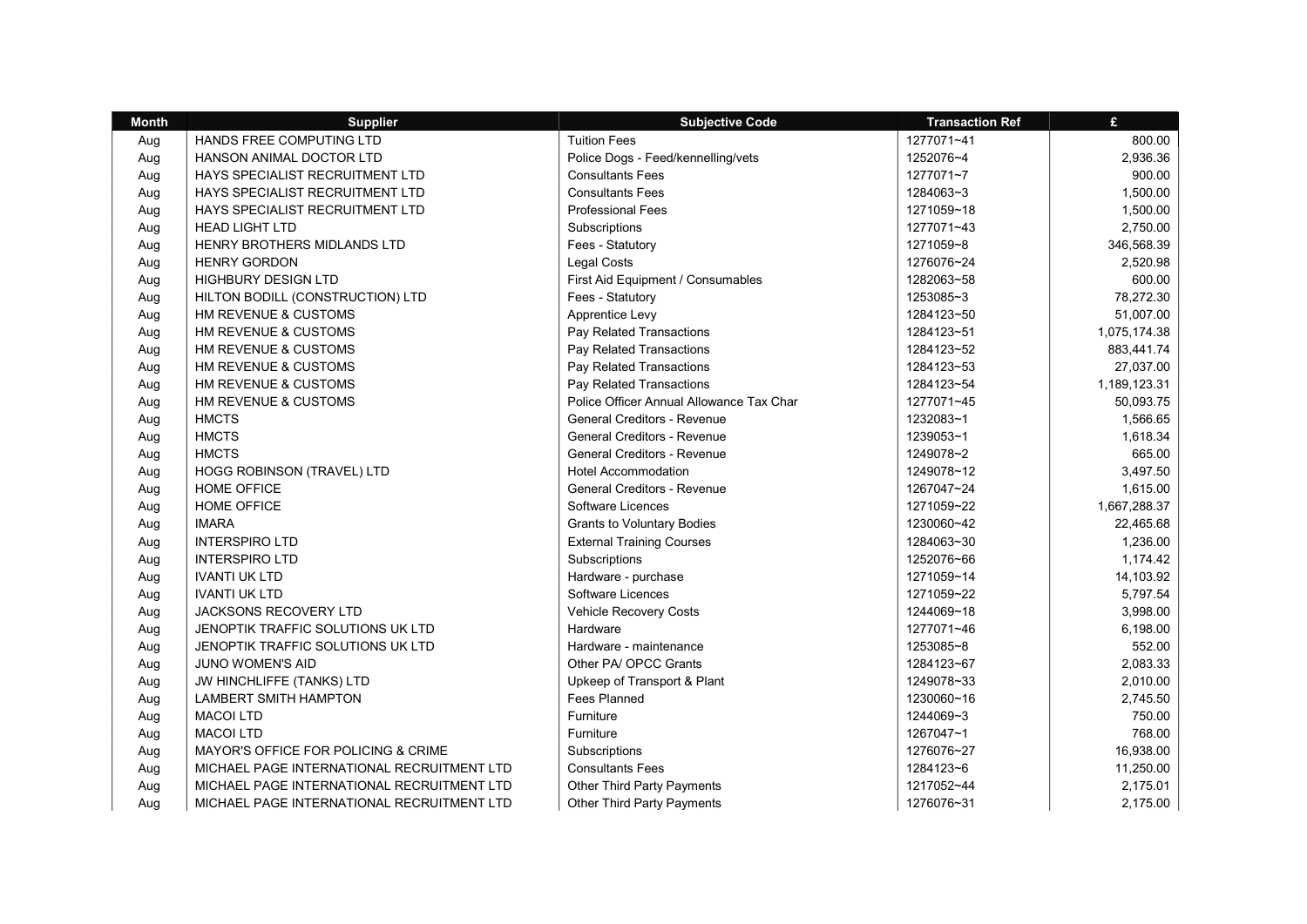| <b>Month</b> | <b>Supplier</b>                            | <b>Subjective Code</b>                   | <b>Transaction Ref</b> | £          |
|--------------|--------------------------------------------|------------------------------------------|------------------------|------------|
| Aug          | MICHAEL PAGE INTERNATIONAL RECRUITMENT LTD | Other Third Party Payments               | 1277071~49             | 1,305.00   |
| Aug          | MICHAEL PAGE INTERNATIONAL RECRUITMENT LTD | <b>Professional Fees</b>                 | 1271059~18             | 3,750.00   |
| Aug          | MICHAEL PAGE INTERNATIONAL RECRUITMENT LTD | <b>Professional Fees</b>                 | 1252076~18             | 3,750.00   |
| Aug          | <b>MICHELMORES LLP</b>                     | <b>Legal Costs</b>                       | 1260047~6              | 4,265.10   |
| Aug          | MICRO SYSTEMATION LTD                      | Software Licences                        | 1217052~18             | 8,685.00   |
| Aug          | MITIE GROUP PLC                            | Police Surgeons / Clinicians             | 1239053~25             | 85, 131.75 |
| Aug          | <b>MIVEN LTD</b>                           | Electricity                              | 1232083~23             | 1,862.54   |
| Aug          | <b>MIVEN LTD</b>                           | Rent                                     | 1232083~16             | 90,456.80  |
| Aug          | <b>MIVEN LTD</b>                           | Water Services / Rates                   | 1232083~24             | 720.99     |
| Aug          | <b>MPMM LTD</b>                            | <b>Consultants Fees</b>                  | 1232083~10             | 7,700.00   |
| Aug          | <b>MRUFC LTD</b>                           | Hire of Rooms/Premises                   | 1232083~13             | 1,800.00   |
| Aug          | <b>MYTECK REPAIR</b>                       | Hardware - maintenance                   | 1252076~15             | 950.00     |
| Aug          | <b>NAE ENTERPRISES LTD</b>                 | <b>Grants to Voluntary Bodies</b>        | 1230060~35             | 1,102.00   |
| Aug          | NATIONAL CRIME AGENCY                      | <b>External Training Courses</b>         | 1268058~3              | 1,236.00   |
| Aug          | <b>NCC PENSION FUND</b>                    | Pay Related Transactions                 | 1217052~31             | 562,613.46 |
| Aug          | <b>NCC PENSION FUND</b>                    | Pay Related Transactions                 | 1217052~32             | 221,344.63 |
| Aug          | <b>NCC PENSION FUND</b>                    | Pay Related Transactions                 | 1282063~33             | 555,884.48 |
| Aug          | <b>NCC PENSION FUND</b>                    | Pay Related Transactions                 | 1282063~35             | 217,975.64 |
| Aug          | <b>NHS ENGLAND</b>                         | Other PA/ OPCC Grants                    | 1230060~40             | 132,761.00 |
| Aug          | NO 1 COPPERPOT CREDIT UNION                | Pay Related Transactions                 | 1252076~46             | 22,350.07  |
| Aug          | NO 1 COPPERPOT CREDIT UNION                | Pay Related Transactions                 | 1284123~39             | 5,085.87   |
| Aug          | NOTTINGHAM CITY COUNCIL                    | Rent                                     | 1282063~54             | 900.00     |
| Aug          | NOTTINGHAM CITY COUNCIL                    | Young Offenders Teams                    | 1260047~29             | 53,100.00  |
| Aug          | NOTTINGHAM COMMUNITY & VOLUNTARY SERVICE   | <b>Grants to Voluntary Bodies</b>        | 1276076~32             | 6,750.00   |
| Aug          | NOTTINGHAMSHIRE COUNTY COUNCIL             | Other PA/ OPCC Grants                    | 1249078~34             | 165,995.37 |
| Aug          | NOTTS POLICE FEDERATION FUND               | Pay Related Transactions                 | 1252076~41             | 39,141.13  |
| Aug          | NOTTS POLICE FEDERATION FUND               | Pay Related Transactions                 | 1252076~42             | 48,421.40  |
| Aug          | NOTTS POLICE FEDERATION FUND               | Pay Related Transactions                 | 1284123~36             | 2.697.20   |
| Aug          | NOTTS POLICE SPORTS & SOCIAL CLUB          | Pay Related Transactions                 | 1252076~40             | 4,427.85   |
| Aug          | NOTTS POLICE SPORTS & SOCIAL CLUB          | Pay Related Transactions                 | 1284123~35             | 1,020.69   |
| Aug          | ORBIS PROTECT LTD                          | <b>Decontamination Costs</b>             | 1262073~2              | 1,380.00   |
| Aug          | ORBIS PROTECT LTD                          | <b>Decontamination Costs</b>             | 1262073~23             | 1,445.00   |
| Aug          | ORBIS PROTECT LTD                          | Vehicle Cleaning                         | 1262073~17             | 2,920.00   |
| Aug          | PAUL MURPHY                                | Maintenance / Consumables Specialist Ope | 1282063~50             | 588.00     |
| Aug          | <b>PAUL THOMPSON</b>                       | <b>Bicycle Repairs &amp; Maintenance</b> | 1252076~32             | 948.00     |
| Aug          | PERFECT CIRCLE JV LTD                      | Fees - Statutory                         | 1241068~11             | 11,146.87  |
| Aug          | PERSONNEL HYGIENE SERVICES LTD             | Hazardous Waste                          | 1282063~12             | 1,026.95   |
| Aug          | PFOA WELFARE SERVICES LTD                  | Subscriptions                            | 1262073~19             | 4,541.67   |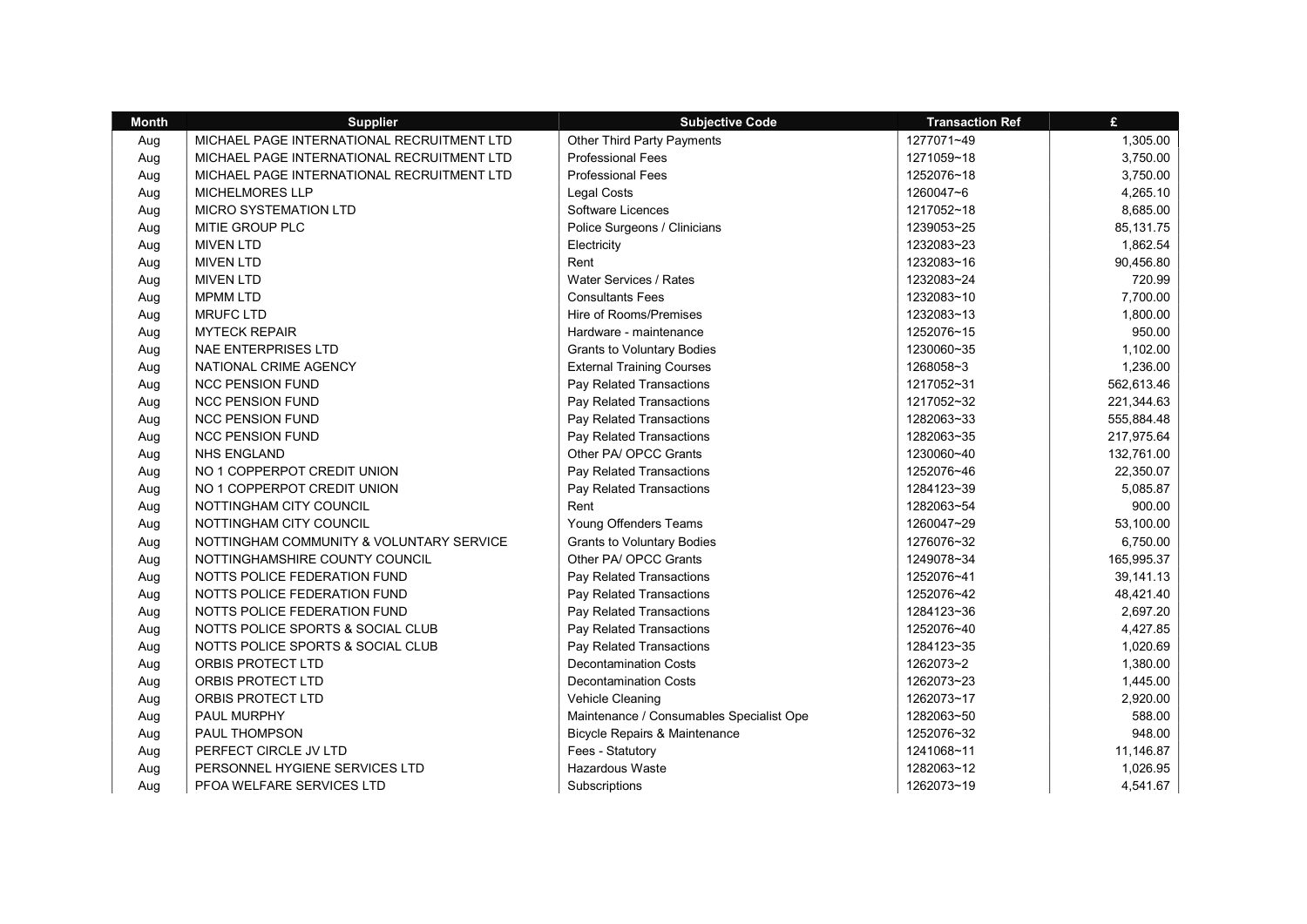| <b>Month</b> | <b>Supplier</b>                                            | <b>Subjective Code</b>               | <b>Transaction Ref</b> | £          |
|--------------|------------------------------------------------------------|--------------------------------------|------------------------|------------|
|              | POLICE AND CRIME COMMISSIONER FOR                          |                                      |                        |            |
| Aug          | <b>LEICESTERSHIRE</b>                                      | <b>External Training Courses</b>     | 1282063~49             | 1,050.00   |
| Aug          | POLICE AND CRIME COMMISSIONER FOR WEST<br><b>YORKSHIRE</b> | <b>Collaboration service</b>         | 1277071~26             | 340,408.00 |
| Aug          | POLICE MUTUAL ASSURANCE SOCIETY                            | Pay Related Transactions             | 1252076~44             | 59,660.56  |
| Aug          | POLICE MUTUAL ASSURANCE SOCIETY                            | Pay Related Transactions             | 1284123~37             | 4,827.87   |
| Aug          | POWELL & BARNS GROUP LTD                                   | Publicity                            | 1276076~28             | 8,914.00   |
|              | PPL PRS LTD                                                | Rent                                 | 1260047~18             | 6,349.54   |
| Aug<br>Aug   | PRO TECT SAFETY SIGNS                                      | Vehicles - Spares                    | 1277071~10             | 588.00     |
|              | PRUDENTIAL                                                 | Pay Related Transactions             | 1284123~42             | 6,069.84   |
| Aug          | <b>RAW2K LTD</b>                                           |                                      | 1239053~27             |            |
| Aug          |                                                            | Vehicle Recovery Costs               |                        | 4,035.00   |
| Aug          | RAW2K LTD                                                  | Vehicle Recovery Costs               | 1241068~17             | 5,630.00   |
| Aug          | <b>RELIANCE HIGH TECH LTD</b>                              | <b>Annual Servicing</b>              | 1268069~11             | 2,119.64   |
| Aug          | <b>RELIANCE HIGH TECH LTD</b>                              | <b>Planned PPM Contract</b>          | 1217052~50             | 4,283.29   |
| Aug          | <b>RELIANCE HIGH TECH LTD</b>                              | Reactive Maintenance                 | 1217052~6              | 668.40     |
| Aug          | RELIANCE HIGH TECH LTD                                     | Reactive Maintenance                 | 1277071~5              | 2,937.40   |
| Aug          | RHODESIA PARISH COUNCIL                                    | Specific Grants awarded              | 1260047~11             | 3,000.00   |
| Aug          | RICHFORD MOTOR SERVICES LTD                                | Vehicle Recovery Costs               | 1253085~23             | 10,871.50  |
| Aug          | RICOH UK LTD                                               | Photocopier Machines - Running Costs | 1249078~16             | 7,255.14   |
| Aug          | ROYAL MAIL GROUP LTD                                       | Postage Costs                        | 1249078~11             | 2,724.52   |
| Aug          | ROYAL MAIL GROUP LTD                                       | Postage Costs                        | 1282063~19             | 2,601.95   |
| Aug          | ROYAL MAIL GROUP LTD                                       | Postage Costs                        | 1241068~12             | 3,033.33   |
| Aug          | ROYAL MAIL GROUP LTD                                       | Postage Costs                        | 1268069~9              | 2,816.13   |
| Aug          | S G SMITH T/A EASYMOVE                                     | Rent                                 | 1284123~47             | 3,750.00   |
| Aug          | SAFARILAND UK LTD                                          | Clothing & Uniforms                  | 1252076~54             | 653.73     |
| Aug          | SAFARILAND UK LTD                                          | Clothing & Uniforms                  | 1253085~36             | 1,935.76   |
| Aug          | SAFARILAND UK LTD                                          | Clothing & Uniforms                  | 1267047~22             | 10,180.51  |
| Aug          | SAFARILAND UK LTD                                          | Clothing & Uniforms                  | 1268069~15             | 4,821.56   |
| Aug          | SAFARILAND UK LTD                                          | Clothing & Uniforms                  | 1282063~37             | 3,688.01   |
| Aug          | <b>SANCUS SOLUTIONS LTD</b>                                | <b>External Training Courses</b>     | 1239053~32             | 635.00     |
| Aug          | <b>SANCUS SOLUTIONS LTD</b>                                | <b>Legal Costs</b>                   | 1271059~55             | 2,196.70   |
| Aug          | SCOTT-MONCRIEFF & ASSOCIATES LTD                           | <b>Short Term Provisions</b>         | 1282063~32             | 1,088.00   |
| Aug          | <b>SECOND ELEMENT LTD</b>                                  | <b>Annual Servicing</b>              | 1284123~25             | 1,304.00   |
| Aug          | <b>SEPURA LTD</b>                                          | Radio / Airwave - Equipment          | 1249078~9              | 1,365.00   |
| Aug          | <b>SEPURA LTD</b>                                          | Radio / Airwave - Equipment          | 1239053~17             | 780.00     |
| Aug          | <b>SEPURA LTD</b>                                          | Radio / Airwave - Equipment          | 1284063~12             | 10,362.00  |
| Aug          | <b>SERJEANTS INN CHAMBERS</b>                              | <b>Legal Costs</b>                   | 1217052~17             | 1,050.00   |
| Aug          | SHRED STATION LTD                                          | <b>Confidential Waste</b>            | 1252076~30             | 611.00     |
| Aug          | SLATER ELECTRICAL SERVICES LTD                             | Fees - Statutory                     | 1253085~3              | 1,175.06   |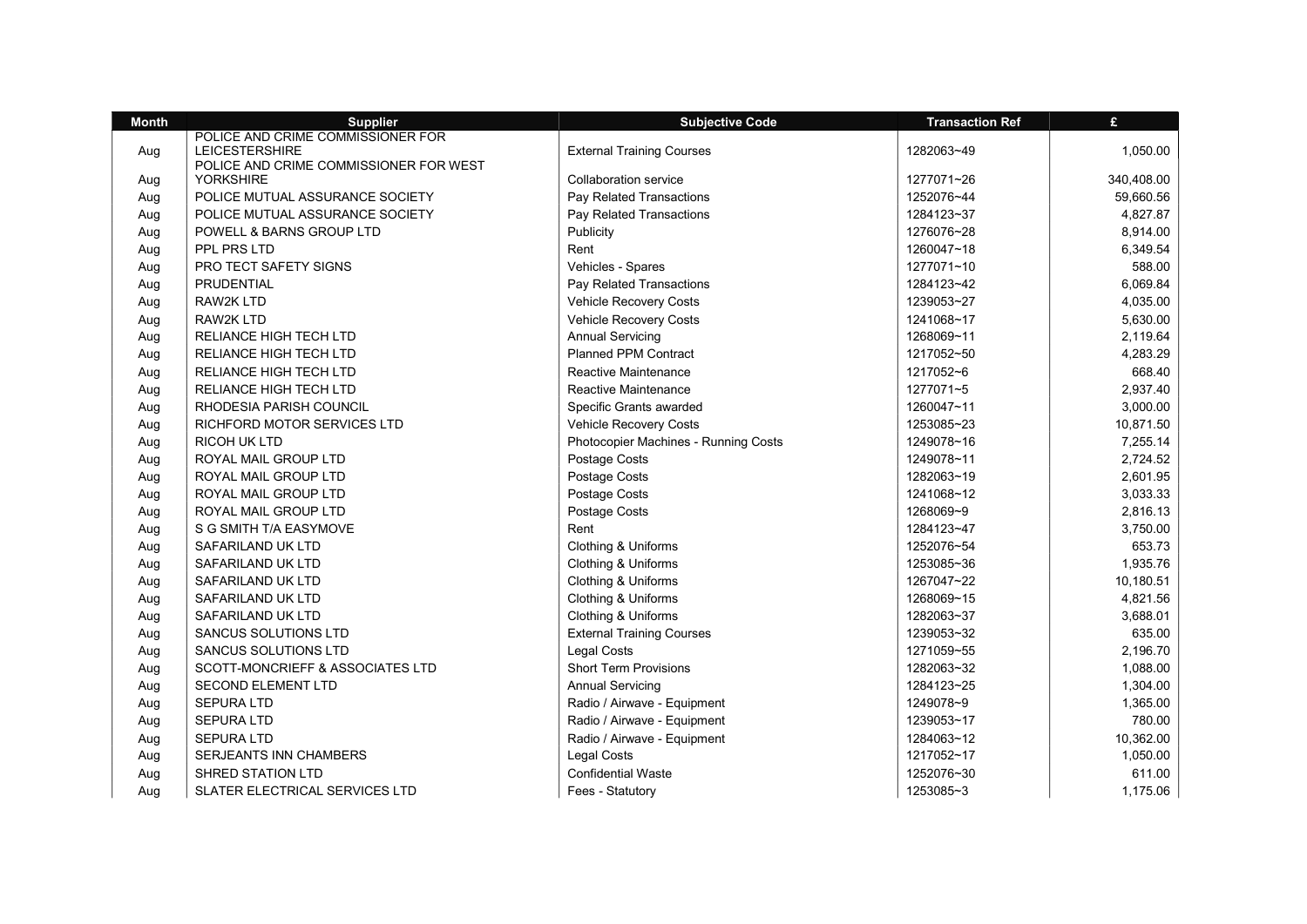| <b>Month</b> | <b>Supplier</b>                        | <b>Subjective Code</b>                   | <b>Transaction Ref</b> | £          |
|--------------|----------------------------------------|------------------------------------------|------------------------|------------|
| Aug          | SLATER ELECTRICAL SERVICES LTD         | Reactive Maintenance                     | 1253085~2              | 9,854.56   |
| Aug          | SOCOTEC UK LTD                         | <b>Forensic Analysis</b>                 | 1230060~33             | 4,589.37   |
| Aug          | SOLO SERVICE GROUP LTD                 | <b>Contract Cleaning</b>                 | 1230060~17             | 47,993.58  |
| Aug          | <b>SPACEWISE</b>                       | Maintenance / Consumables Specialist Ope | 1268069~16             | 1,209.00   |
| Aug          | SPECIAL VEHICLE SOLUTIONS LTD          | Vehicles - Spares                        | 1253085~5              | 7,310.04   |
| Aug          | SPECIALIST COMPUTER CENTRES PLC        | Hardware                                 | 1271059~53             | 1,476.25   |
| Aug          | SPECIALIST COMPUTER CENTRES PLC        | Hardware - purchase                      | 1267047~4              | 15,680.55  |
| Aug          | SPECIALIST COMPUTER CENTRES PLC        | Hardware - purchase                      | 1284063~7              | 915.55     |
| Aug          | STARTRAQ (UK) LTD                      | <b>Licence Fees</b>                      | 1276076~14             | 6,918.00   |
| Aug          | STARTRAQ (UK) LTD                      | Software Licences                        | 1252076~31             | 3,197.99   |
| Aug          | <b>SUNTOP BOARDING KENNELS</b>         | Police Dogs - Feed/kennelling/vets       | 1241068~3              | 660.00     |
| Aug          | TELEPHONE TECHNOLOGY LTD               | Mobile Phone Call Charges & Contract Cos | 1271059~16             | 1,596.52   |
| Aug          | THE BARCODE WAREHOUSE LTD              | Maintenance / Consumables Specialist Ope | 1217052~33             | 1,747.60   |
| Aug          | THE DYSLEXIA ASSOCIATION               | <b>Tuition Fees</b>                      | 1276076~23             | 800.00     |
| Aug          | THE INSPIRE AND ACHIEVE FOUNDATION     | Specific Grants awarded                  | 1284063~35             | 16,168.74  |
| Aug          | THE MOWER SHOP LTD                     | <b>Grounds Maintenance</b>               | 1276076~33             | 1,127.30   |
| Aug          | THEBIGWORD GROUP                       | Interpreters Fees & Translators Fees     | 1241068~22             | 2,203.00   |
| Aug          | <b>TRACEY WHITEFOOT</b>                | Publicity                                | 1223077~21             | 695.00     |
| Aug          | <b>TRADITION (UK) LTD</b>              | Brokers & Claim Handling Fees            | 1239053~33             | 8,564.38   |
| Aug          | TRAINLINE.COM LTD                      | <b>Train Fares</b>                       | 1244069~39             | 559.60     |
| Aug          | <b>UNISON</b>                          | Pay Related Transactions                 | 1284123~41             | 6,663.50   |
| Aug          | UNIVERSITY HOSPITALS OF LEICESTER NHST | Pathologists Fees                        | 1252076~63             | 600.00     |
| Aug          | UNIVERSITY HOSPITALS OF LEICESTER NHST | Pathologists Fees                        | 1232083~26             | 2,200.62   |
| Aug          | UNIVERSITY HOSPITALS OF LEICESTER NHST | Pathologists Fees                        | 1230060~36             | 8,450.97   |
| Aug          | UNIVERSITY OF LEICESTER                | Pathologists Fees                        | 1223077~18             | 2,704.00   |
| Aug          | UNIVERSITY OF LEICESTER                | Pathologists Fees                        | 1252076~62             | 2,704.00   |
| Aug          | UNIVERSITY OF LEICESTER                | Pathologists Fees                        | 1252076~61             | 10,816.00  |
| Aug          | UNIVERSITY OF LEICESTER                | Pathologists Fees                        | 1223077~19             | 2,704.00   |
| Aug          | <b>VAUXHALL MOTORS LTD</b>             | <b>General Creditors - Revenue</b>       | 1252076~9              | 39,422.46  |
| Aug          | <b>VENSON NOTTS LTD</b>                | Upkeep of Transport & Plant              | 1244069~30             | 78,531.02  |
| Aug          | <b>VENSON NOTTS LTD</b>                | Venson DSAF                              | 1244069~27             | 104,689.04 |
| Aug          | <b>VENSON NOTTS LTD</b>                | Venson PPM                               | 1244069~29             | 166,475.89 |
| Aug          | <b>VIRGIN MEDIA BUSINESS LTD</b>       | Telephony                                | 1249078~14             | 598.71     |
| Aug          | <b>VODAFONE</b>                        | Mobile Phone Call Charges & Contract Cos | 1223077~4              | 528.75     |
| Aug          | VODAFONE                               | Mobile Phone Call Charges & Contract Cos | 1244069~11             | 4,419.38   |
| Aug          | <b>VODAFONE</b>                        | Mobile Phone Call Charges & Contract Cos | 1249078~5              | 3,265.00   |
| Aug          | <b>VODAFONE</b>                        | Mobile Phone Call Charges & Contract Cos | 1260047~2              | 587.43     |
| Aug          | <b>VODAFONE</b>                        | Mobile Phone Call Charges & Contract Cos | 1232083~12             | 1,036.25   |
| Aua          | <b>VODAFONE</b>                        | <b>Network Services</b>                  | 1267047~11             | 6,726.00   |